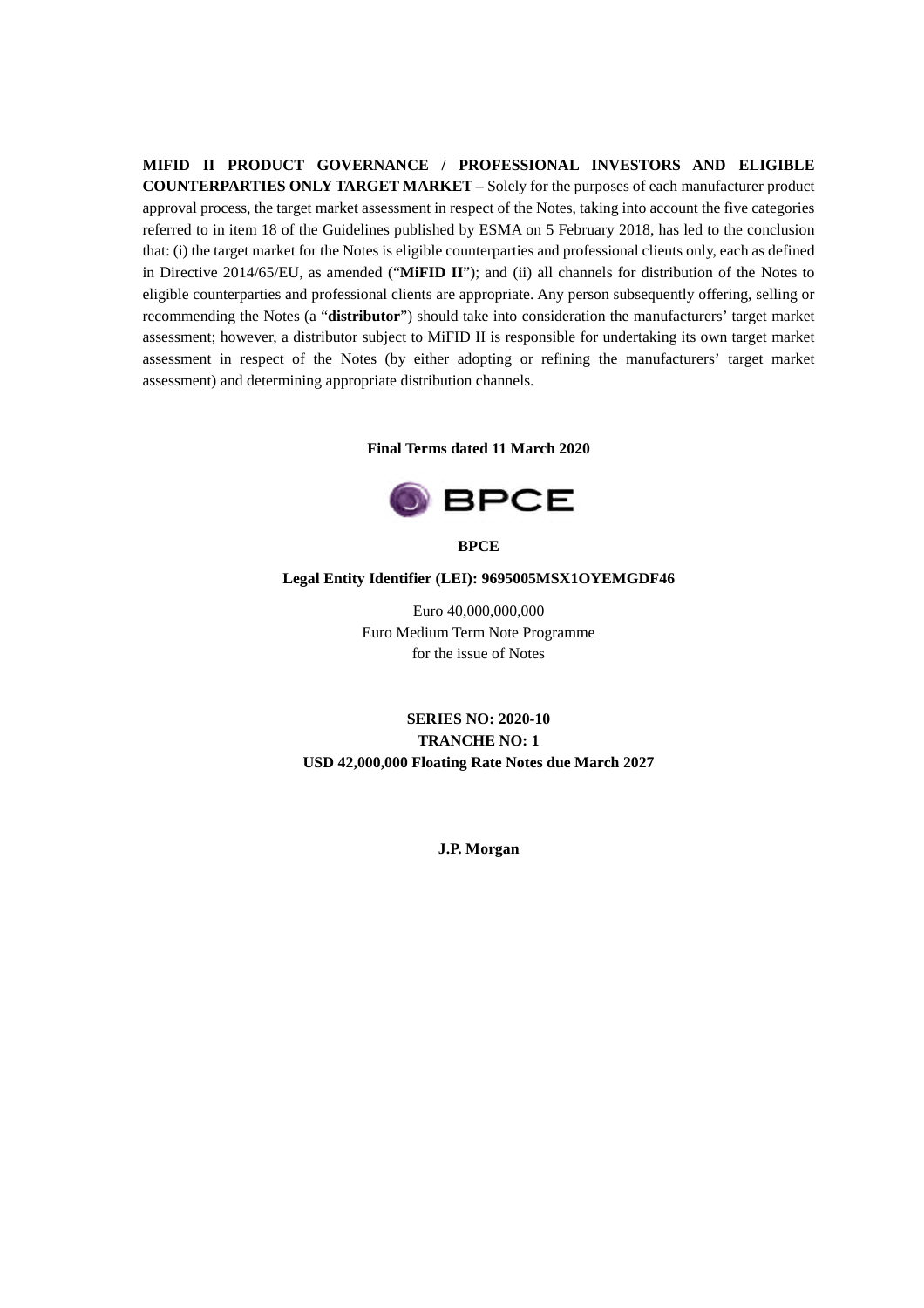#### **PART A – CONTRACTUAL TERMS**

Terms used herein shall be deemed to be defined as such for the purposes of the Conditions (the "**Conditions**") set forth in the base prospectus dated 21 November 2019 which received approval number n°19-539 from the *Autorité des marchés financiers* (the "**AMF**") on 21 November 2019 and Supplement n°1 dated 18 February 2020 which received approval number n° 20-044 from the AMF on 18 February 2020 (together the "**Base Prospectus**"), which constitute a base prospectus for the purposes of the Prospectus Regulation.

This document constitutes the Final Terms of the Notes described herein for the purposes of the Prospectus Regulation and must be read in conjunction with such Base Prospectus in order to obtain all the relevant information. The Base Prospectus is available for viewing at the office of the Fiscal Agent or each of the Paying Agents and on the website of the AMF (www.amf-france.org) and copies may be obtained from BPCE, 50 avenue Pierre Mendès-France, 75013 Paris, France.

| 1              | Issuer:                                                                          | <b>BPCE</b>                                                                                                                                                  |
|----------------|----------------------------------------------------------------------------------|--------------------------------------------------------------------------------------------------------------------------------------------------------------|
| $\overline{c}$ | Series Number:<br>(i)                                                            | 2020-10                                                                                                                                                      |
|                | Tranche Number:<br>(ii)                                                          | 1                                                                                                                                                            |
| 3              | Specified Currency or Currencies:                                                | United States Dollar ("USD")                                                                                                                                 |
| 4              | <b>Aggregate Nominal Amount:</b>                                                 |                                                                                                                                                              |
|                | Series:<br>(i)                                                                   | USD 42,000,000                                                                                                                                               |
|                | Tranche:<br>(ii)                                                                 | USD 42,000,000                                                                                                                                               |
| 5              | <b>Issue Price:</b>                                                              | 100.00 per cent. of the Aggregate Nominal Amount                                                                                                             |
| 6              | Specified Denomination(s):                                                       | USD 1,000,000                                                                                                                                                |
| 7              | <b>Issue Date:</b><br>(i)                                                        | 13 March 2020                                                                                                                                                |
|                | <b>Interest Commencement Date:</b><br>(ii)                                       | <b>Issue Date</b>                                                                                                                                            |
| 8              | <b>Interest Basis:</b>                                                           | 3-month USD LIBOR plus 0.80 per cent. Floating<br>Rate<br>(further particulars specified below)                                                              |
| 9              | <b>Maturity Date:</b>                                                            | Specified Interest Payment Date falling on or nearest<br>to 13 March 2027                                                                                    |
| 10             | <b>Redemption Basis:</b>                                                         | Subject to any purchase and cancellation or early<br>redemption, the Notes will be redeemed on the<br>Maturity Date at 100 per cent. of their nominal amount |
| 11             | Change of Interest Basis:                                                        | Not Applicable                                                                                                                                               |
| 12             | Put/Call Options:                                                                | Not Applicable                                                                                                                                               |
| 13             | <b>Status of the Notes:</b><br>(i)                                               | <b>Senior Preferred Notes</b>                                                                                                                                |
|                | Dates of the corporate authorisations<br>(ii)<br>for issuance of Notes obtained: | Decision of the Directoire of the Issuer dated 2 April<br>2019 and decision of Jean-Philippe Berthaut, Head of<br>Group Funding, dated 4 March 2020          |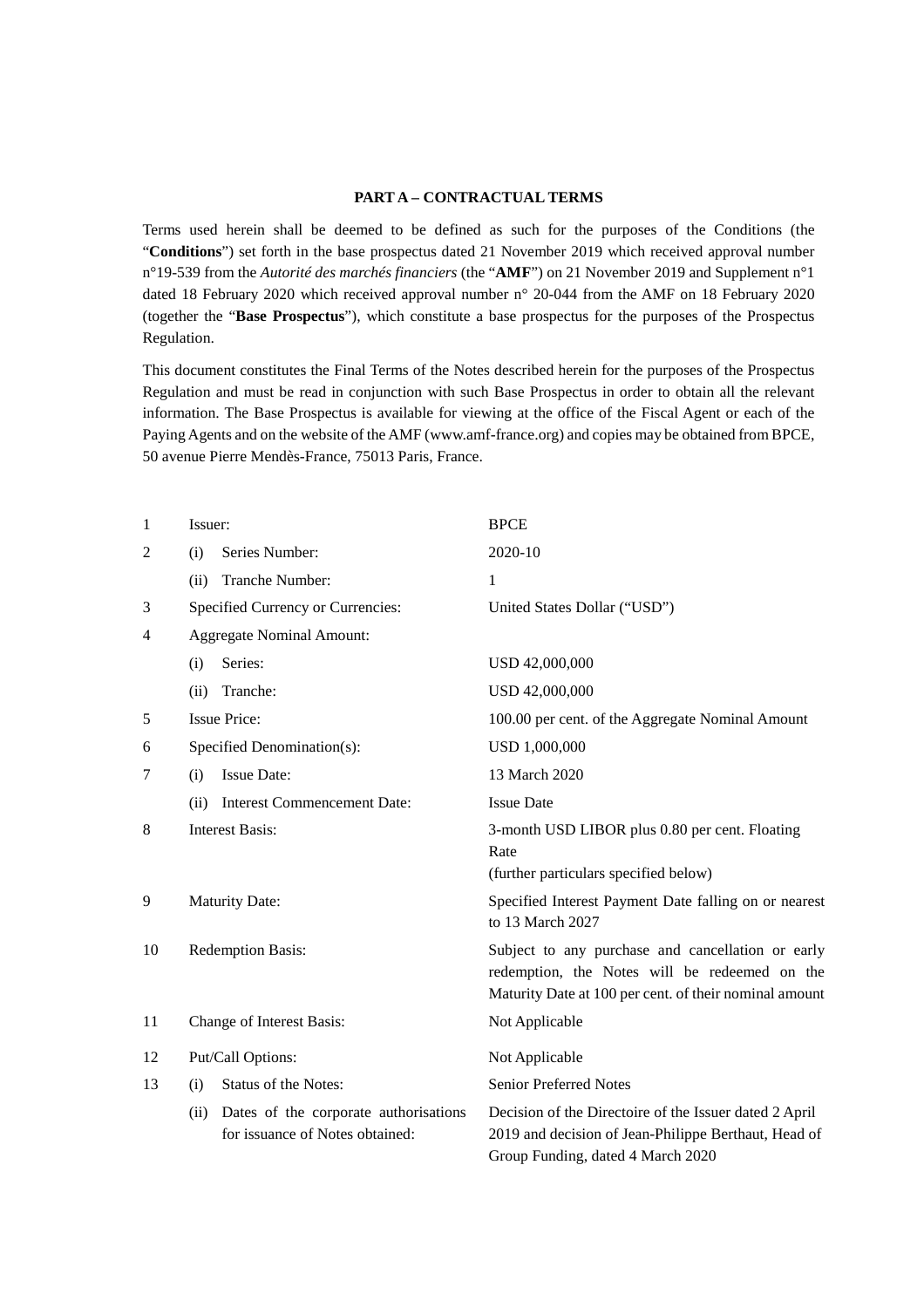# **PROVISIONS RELATING TO INTEREST (IF ANY) PAYABLE**

| 14 | <b>Fixed Rate Note Provisions</b>                                                                                                   | Not Applicable                                                                                                                                                                                                                                                                                                                               |
|----|-------------------------------------------------------------------------------------------------------------------------------------|----------------------------------------------------------------------------------------------------------------------------------------------------------------------------------------------------------------------------------------------------------------------------------------------------------------------------------------------|
| 15 | <b>Floating Rate Note Provisions</b>                                                                                                | Applicable                                                                                                                                                                                                                                                                                                                                   |
|    | Interest Period(s):<br>(i)                                                                                                          | The period beginning on (and including) the Interest<br>Commencement Date and ending on (but excluding)<br>the First Specified Interest Payment Date and each<br>successive period beginning on (and including) a<br>Specified Interest Payment Date and ending on (but<br>excluding) the next succeeding Specified Interest<br>Payment Date |
|    | Specified Interest Payment Dates:<br>(ii)                                                                                           | 13 March, 13 June, 13 September and 13 December in<br>each year, subject to adjustment in accordance with the<br>Business Day Convention set out in (iv) below                                                                                                                                                                               |
|    | (iii) First Interest Payment Date:                                                                                                  | 13 June 2020                                                                                                                                                                                                                                                                                                                                 |
|    | (iv) Business Day Convention:                                                                                                       | Modified Following Business Day Convention                                                                                                                                                                                                                                                                                                   |
|    | <b>Interest Period Date:</b><br>(v)                                                                                                 | Not Applicable                                                                                                                                                                                                                                                                                                                               |
|    | (vi) Business Centre(s):                                                                                                            | London, New York and TARGET                                                                                                                                                                                                                                                                                                                  |
|    | (vii) Manner in which the Rate(s) of Interest<br>is/are to be determined:                                                           | <b>Screen Rate Determination</b>                                                                                                                                                                                                                                                                                                             |
|    | (viii) Party responsible for calculating the<br>Rate(s) of Interest and/or Interest<br>Amount(s) (if not the Calculation<br>Agent): | Not Applicable                                                                                                                                                                                                                                                                                                                               |
|    | (ix) Screen Rate Determination:                                                                                                     | Applicable                                                                                                                                                                                                                                                                                                                                   |
|    | Reference Rate:                                                                                                                     | 3 month USD LIBOR                                                                                                                                                                                                                                                                                                                            |
|    | <b>Interest Determination Date:</b>                                                                                                 | Two (2) London Business Days prior to the first day in<br>each Interest Period                                                                                                                                                                                                                                                               |
|    | Relevant Screen Page:<br>$\overline{\phantom{0}}$                                                                                   | Reuters Screen LIBOR01 page                                                                                                                                                                                                                                                                                                                  |
|    | Relevant Screen Page Time<br>$\overline{\phantom{0}}$                                                                               | 11:00 am London time                                                                                                                                                                                                                                                                                                                         |
|    | FBF Determination<br>(x)                                                                                                            | Not Applicable                                                                                                                                                                                                                                                                                                                               |
|    | (xi) ISDA Determination:                                                                                                            | Not Applicable                                                                                                                                                                                                                                                                                                                               |
|    | (xii) Margin(s):                                                                                                                    | Plus 0.80 per cent. per annum                                                                                                                                                                                                                                                                                                                |
|    | (xiii) Minimum Rate of Interest:                                                                                                    | 0.00 per cent                                                                                                                                                                                                                                                                                                                                |
|    | (xiv) Maximum Rate of Interest:                                                                                                     | Not Applicable                                                                                                                                                                                                                                                                                                                               |
|    | (xv) Day Count Fraction:                                                                                                            | Actual/360                                                                                                                                                                                                                                                                                                                                   |
| 16 | Zero Coupon Note Provisions                                                                                                         | Not Applicable                                                                                                                                                                                                                                                                                                                               |
| 17 | <b>Inflation Linked Interest Note Provisions</b>                                                                                    | Not Applicable                                                                                                                                                                                                                                                                                                                               |

# **PROVISIONS RELATING TO REDEMPTION**

18 Call Option Not Applicable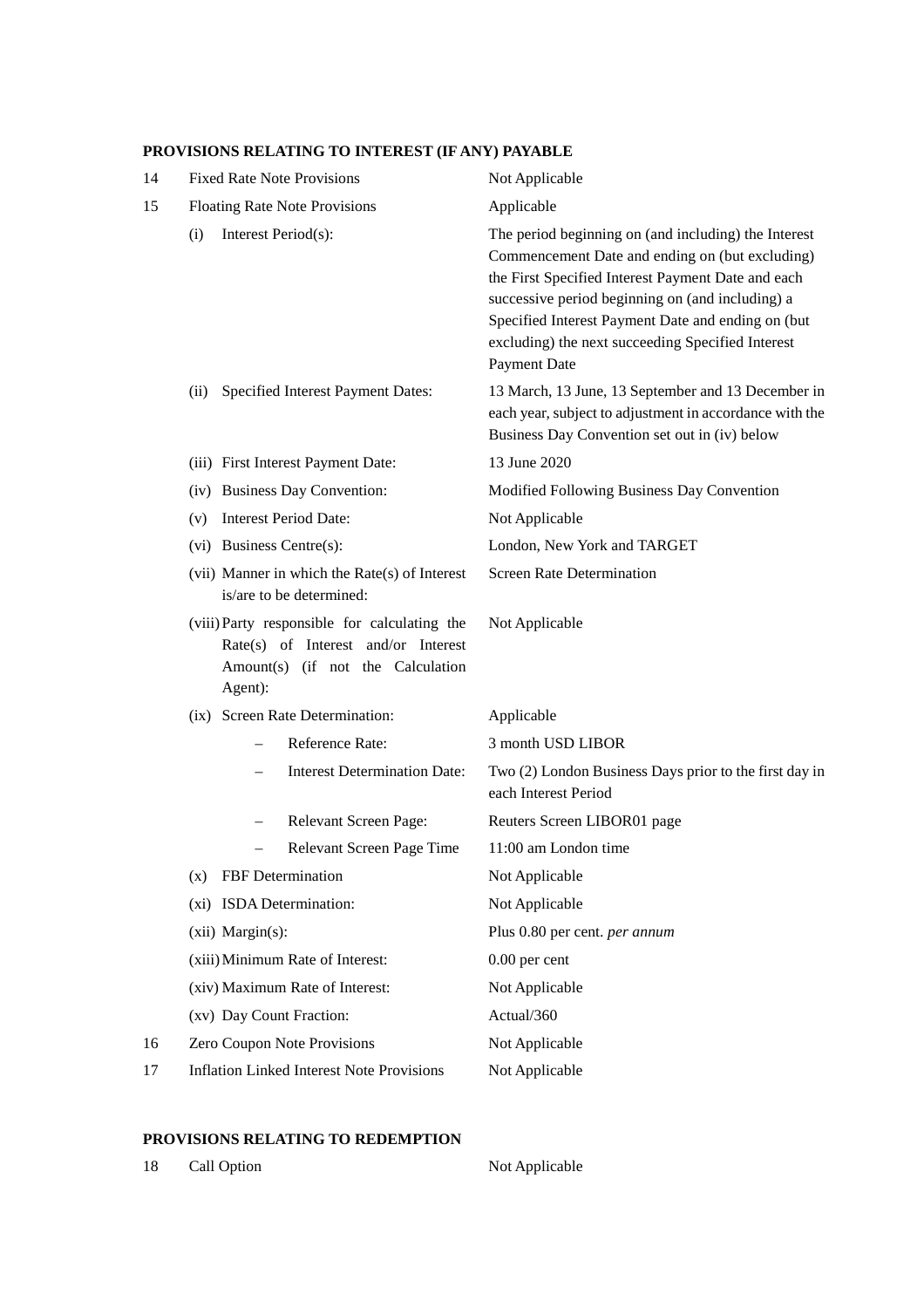| 19 |                                                  | Put Option                                                                                                                                                                                                                                                                                                                      | Not Applicable                                                    |
|----|--------------------------------------------------|---------------------------------------------------------------------------------------------------------------------------------------------------------------------------------------------------------------------------------------------------------------------------------------------------------------------------------|-------------------------------------------------------------------|
| 20 | MREL/TLAC Disqualification Event Call<br>Option: |                                                                                                                                                                                                                                                                                                                                 | Applicable                                                        |
| 21 |                                                  | Final Redemption Amount of each Note                                                                                                                                                                                                                                                                                            | USD 1,000,000 per Note of USD 1,000,000 Specified<br>Denomination |
| 22 |                                                  | <b>Inflation Linked Notes - Provisions relating</b><br>to the Final Redemption Amount:                                                                                                                                                                                                                                          | Not Applicable                                                    |
| 23 |                                                  | Early Redemption Amount                                                                                                                                                                                                                                                                                                         |                                                                   |
|    | (i)                                              | Early Redemption Amount(s) of each<br>Senior Note payable on redemption<br>of<br>the<br>occurrence<br>upon<br>an<br>MREL/TLAC Disqualification Event<br>(Condition 6(g)), if applicable, a<br>Withholding Tax Event (Condition<br>$6(i)(i)$ , a Gross-Up Event (Condition<br>6(i)(ii)) or for Illegality (Condition<br>$6(1)$ : | USD 1,000,000 per Note of USD 1,000,000 Specified<br>Denomination |
|    | (ii)                                             | Early Redemption Amount(s) of each<br>Subordinated<br>Note<br>payable<br>on<br>redemption upon the occurrence of a<br>Capital Event (Condition 6(h), a<br>Withholding Tax Event (Condition<br>6(i)(i), a Gross-Up Event (Condition<br>$6(i)(ii)$ or a Tax Deductibility Event<br>(Condition $6(i)(iii)$ ):                      | Not Applicable                                                    |
|    |                                                  | (iii) Redemption for taxation<br>reasons<br>permitted on days others than Interest<br>Payment Dates (Condition 6(i)):                                                                                                                                                                                                           | No                                                                |
|    |                                                  | (iv) Unmatured Coupons to become void<br>upon early redemption (Materialised<br>Bearer Notes only) (Condition 7(f)):                                                                                                                                                                                                            | Not Applicable                                                    |
|    |                                                  | <b>GENERAL PROVISIONS APPLICABLE TO THE NOTES</b>                                                                                                                                                                                                                                                                               |                                                                   |
| 24 | Form of Notes:                                   |                                                                                                                                                                                                                                                                                                                                 | <b>Dematerialised Notes</b>                                       |
|    | (i)                                              | Form of Dematerialised Notes:                                                                                                                                                                                                                                                                                                   | Bearer form (au porteur)                                          |
|    | (ii)                                             | <b>Registration Agent:</b>                                                                                                                                                                                                                                                                                                      | Not Applicable                                                    |
|    | (iii)                                            | Temporary Global Certificate:                                                                                                                                                                                                                                                                                                   | Not Applicable                                                    |
|    | (iv)                                             | Applicable TEFRA exemption:                                                                                                                                                                                                                                                                                                     | Not Applicable                                                    |
| 25 | Financial Centre(s):                             |                                                                                                                                                                                                                                                                                                                                 | London, New York and TARGET                                       |
| 26 |                                                  | Talons for future Coupons or Receipts to be<br>attached to Definitive Notes (and dates on<br>which such Talons mature):                                                                                                                                                                                                         | Not Applicable                                                    |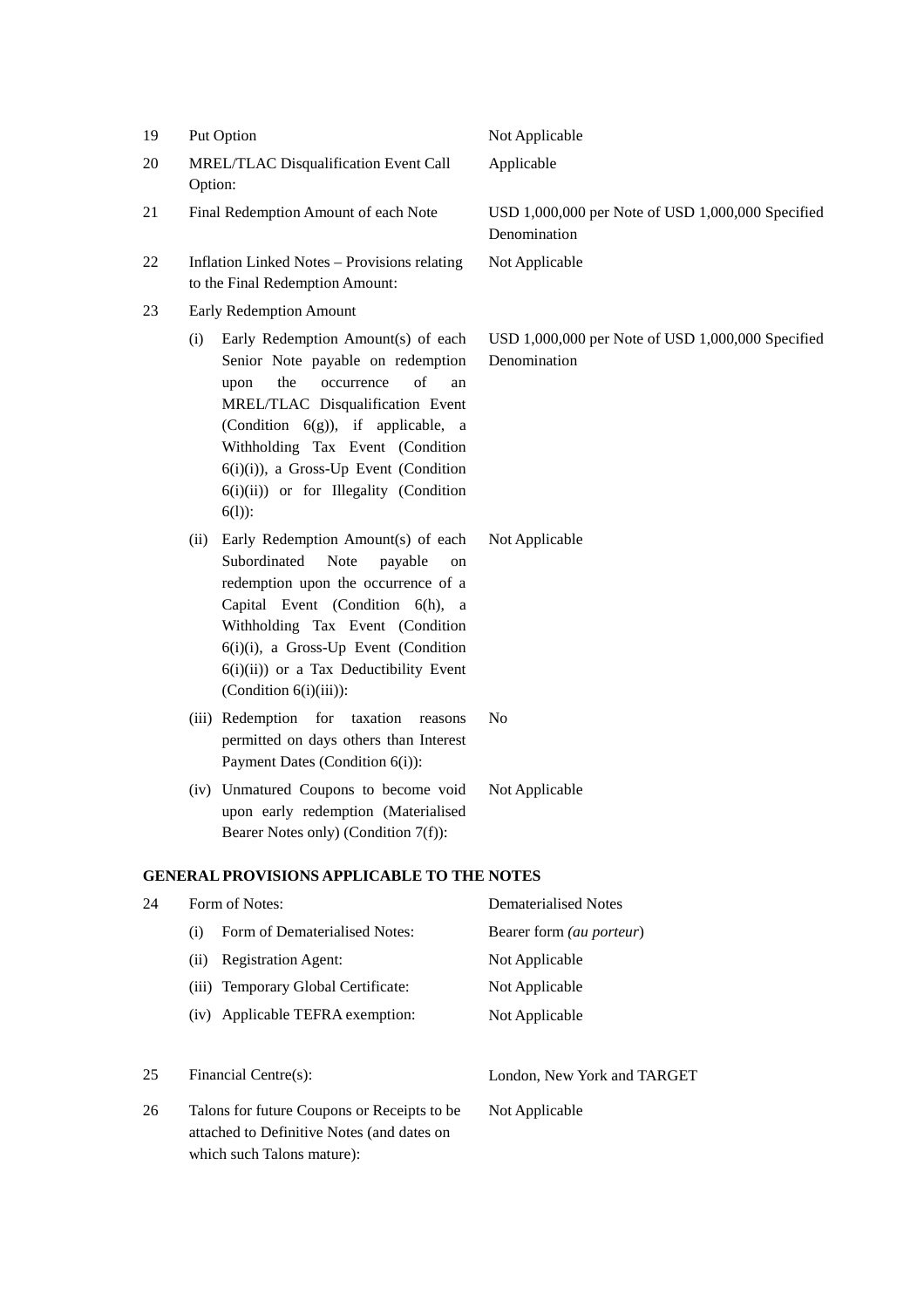| 27 | Details relating to Instalment Notes: amount<br>of each instalment, date on which each<br>payment is to be made: | Not Applicable                                                                                            |
|----|------------------------------------------------------------------------------------------------------------------|-----------------------------------------------------------------------------------------------------------|
| 28 | Redenomination provisions:                                                                                       | Not Applicable                                                                                            |
| 29 | Purchase in accordance with applicable<br>French laws and regulations:                                           | Applicable                                                                                                |
| 30 | Consolidation provisions:                                                                                        | Not Applicable                                                                                            |
| 31 | Meeting and Voting Provisions (Condition<br>$11)$ :                                                              | Contractual <i>Masse</i> shall apply                                                                      |
|    |                                                                                                                  | Name and address of the initial Representative:<br>As per Condition $11(c)$                               |
|    |                                                                                                                  | Name and address of the alternate Representative:<br>As per Condition $11(c)$                             |
|    |                                                                                                                  | The Representative will receive a remuneration of<br>EUR 2,000 (excluding VAT) per year so long as any of |

the Notes are outstanding.

## **RESPONSIBILITY**

The Issuer accepts responsibility for the information contained in these Final Terms.

Signed on behalf of BPCE

Duly represented by:

### **Jean-Philippe Berthaut,**

Head of Group Funding ............................................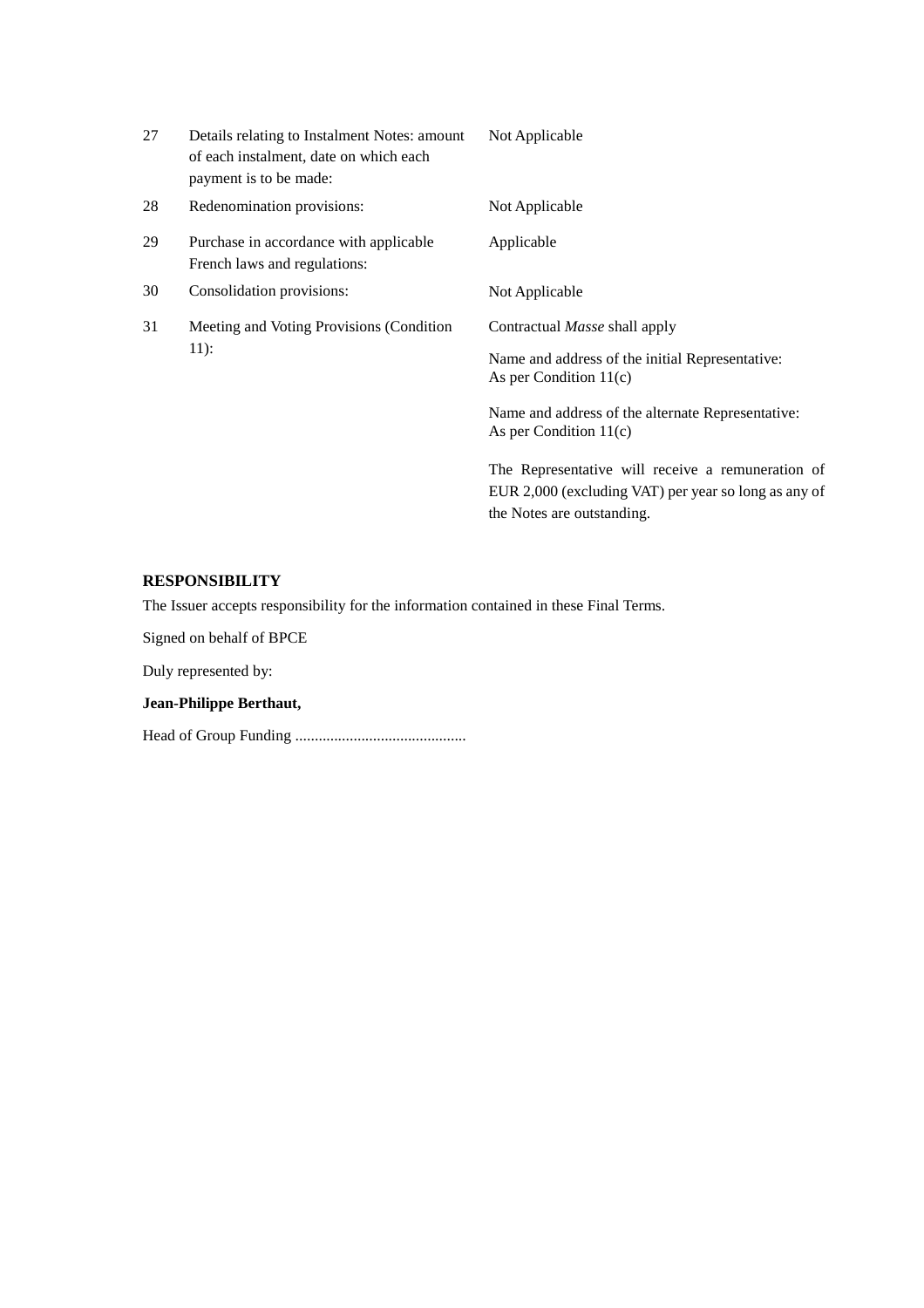## **PART B – OTHER INFORMATION**

## **1 LISTING AND ADMISSION TO TRADING**

|   | (i)            | Listing and Admission to trading                               | Application has been made by the Issuer (or on its<br>behalf) for the Notes to be listed and admitted to trading<br>on Euronext Paris with effect from the Issue Date. |
|---|----------------|----------------------------------------------------------------|------------------------------------------------------------------------------------------------------------------------------------------------------------------------|
|   | (i)            | Estimate of total expenses related to<br>admission to trading: | EUR 4.900                                                                                                                                                              |
| 2 | <b>RATINGS</b> |                                                                |                                                                                                                                                                        |
|   |                | Ratings:                                                       | Applicable                                                                                                                                                             |
|   |                |                                                                | $S\&P: A+$                                                                                                                                                             |

S&P is established in the European Union and registered under Regulation (EC) No 1060/2009 as amended.

#### **3 INTERESTS OF NATURAL AND LEGAL PERSONS INVOLVED IN THE ISSUE**

Save as discussed in "Subscription and Sale", so far as the Issuer is aware, no person involved in the offer of the Notes has an interest material to the offer.

## **4 FLOATING RATE NOTES ONLY – PERFORMANCE OF RATES**

Details of performance of LIBOR rates can be obtained free of charge from LIBOR01.

#### **5 NOTES LINKED TO A BENCMARK ONLY – BENCHMARK**

Benchmarks: Amounts payable under the Notes will be calculated by reference to three (3) months USD LIBOR which is provided by ICE Benchmark Administration Limited. As at the date of these Final Terms, ICE Benchmark Administration Limited appears on the register of adminsitrators and benchmarks established and maintained by the European Securities and Markets Authority pursuant to Article 36 of the Benchmark Regulation (Regulation (EU) 2016/1011) (the "Benchmark Regulation").

### **6 OPERATIONAL INFORMATION**

| ISIN:                                                                                                        | FR0013494101             |
|--------------------------------------------------------------------------------------------------------------|--------------------------|
| Common Code:                                                                                                 | 213317300                |
| Depositaries:                                                                                                |                          |
| Euroclear France to act as Central<br>(i)<br>Depositary:                                                     | Yes                      |
| Common Depositary for Euroclear and<br>(ii)<br>Clearstream:                                                  | No.                      |
| Any clearing system(s) other than Euroclear<br>and Clearstream and the relevant<br>identification number(s): | Not Applicable           |
| Delivery:                                                                                                    | Delivery against payment |
| Names and addresses of additional Paying<br>$Agent(s)$ (if any):                                             | Not Applicable           |